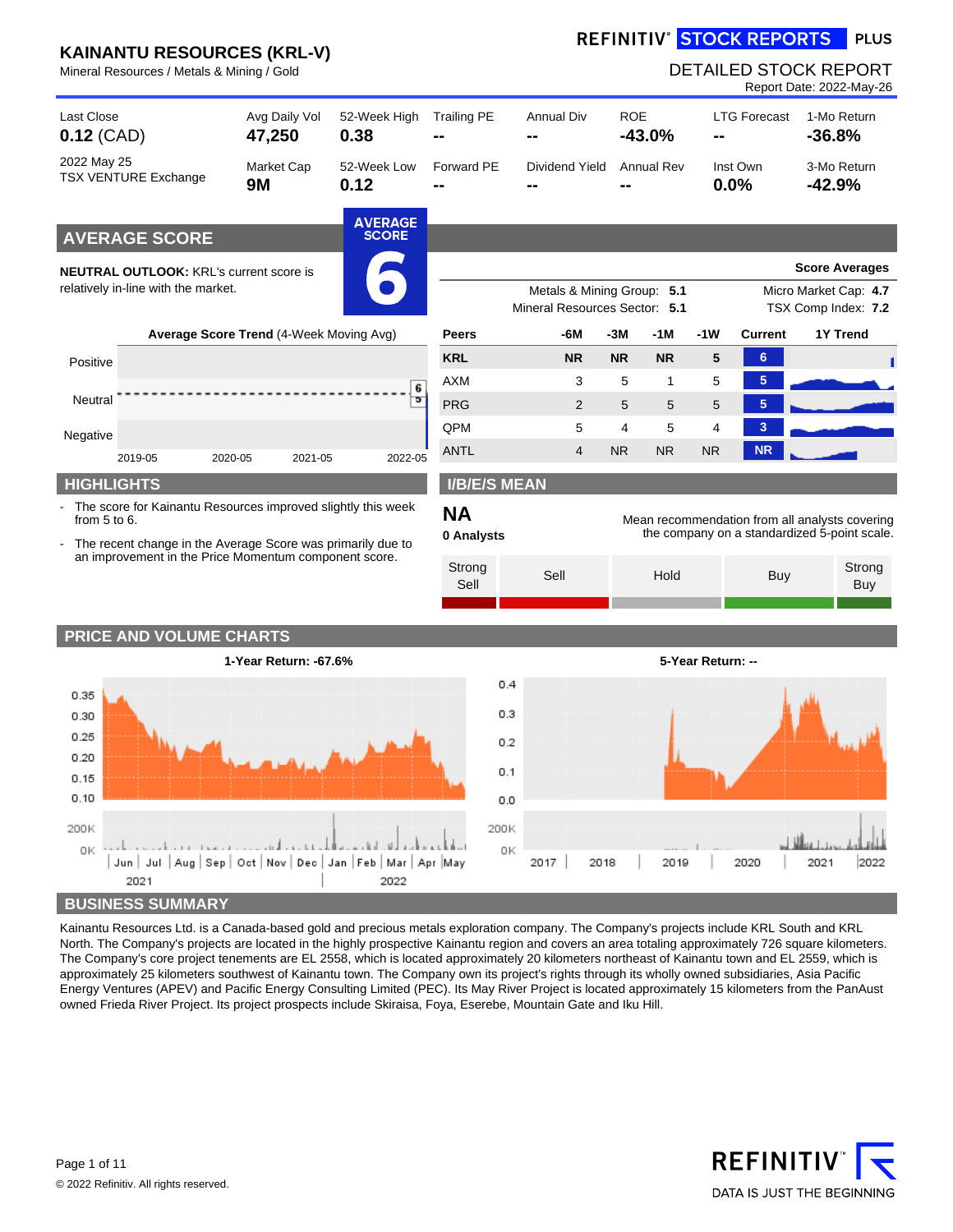# REFINITIV<sup>®</sup> STOCK REPORTS PLUS

Mineral Resources / Metals & Mining / Gold **DETAILED STOCK REPORT** 

Report Date: 2022-May-26

### **INDICATOR COMPONENTS**

AVERAGE<br>SCORE

The **AVERAGE SCORE** combines the quantitative analysis of five widely-used investment decision making tools: Earnings, Fundamental, Relative Valuation, Risk, and Price Momentum. A simple average of the underlying component ratings is normally distributed to rank stocks on a 1-10 scale (10 being awarded to the most favorable). These factors may be evaluated differently using alternative methodologies and the importance of individual factors varies across industries, market capitalization and investment styles. Additional criteria should always by used to evaluate a stock.



### **PEER ANALYSIS** Currency in CAD Analysis of the Currency in CAD Analysis of the Currency in CAD Analysis of the Currency in CAD Analysis of the Currency in CAD Analysis of the Currency in CAD Analysis of the Currency in CA

|                  |             |                             |                | <b>PRICE MOMENTUM</b> |                  |               | <b>VALUATION</b>         |                          | <b>FUNDAMENTAL</b> |                          |                                        | <b>ANALYSTS</b>  |
|------------------|-------------|-----------------------------|----------------|-----------------------|------------------|---------------|--------------------------|--------------------------|--------------------|--------------------------|----------------------------------------|------------------|
| Average<br>Score | Ticker      | Price<br>$(2022 - 05 - 25)$ | 1-Mo<br>Return | 3-Mo<br>Return        | $1-Yr$<br>Return | Market<br>Cap | Trailing<br>РĔ           | Forward<br>PE            | Dividend<br>Yield  | Net<br>Margin            | I/B/E/S<br><b>LTG</b><br>Forecast Mean | # of<br>Analysts |
| <b>NR</b>        | <b>ORX</b>  | 0.05                        | 0.0%           | $-10.0%$              | $-40.0%$         | 10M           | $\overline{\phantom{m}}$ | --                       | $- -$              | --                       | --<br>$-$                              | --               |
| 10               | <b>ZFR</b>  | 0.14                        | 0.0%           | $-3.3%$               | $-12.1%$         | 10M           | $- -$                    | --                       | --                 | --                       | --                                     | --               |
| $\mathbf{3}$     | QPM         | 0.11                        | $-24.1%$       | $-31.3%$              | $-53.2%$         | 9M            | $\qquad \qquad \cdots$   | $- -$                    | $- -$              | $\overline{\phantom{a}}$ | -- --                                  | --               |
| 5 <sup>1</sup>   | <b>PRG</b>  | 0.08                        | $-20.0%$       | $-33.3%$              | $-44.8%$         | 9M            | $\overline{\phantom{a}}$ | --                       | $- -$              | $\overline{\phantom{a}}$ | -- --                                  | --               |
| <b>NR</b>        | <b>GLB</b>  | 0.10                        | 0.0%           | 0.0%                  | $-24.0%$         | 9M            | $\qquad \qquad -$        | $- -$                    | $- -$              | $- -$                    | -- --                                  | $-$              |
| 6                | <b>KRL</b>  | 0.12                        | $-36.8%$       | $-42.9%$              | $-67.6%$         | 9M            | $\sim$ $-$               | --                       | $\sim$ $\sim$      | $\sim$ $\sim$            | -- --                                  | $\sim$ $\sim$    |
|                  | <b>GLDL</b> | 0.06                        | $-31.6%$       | $-35.0%$              | $-84.2%$         | 8M            | $\qquad \qquad -$        | $\overline{\phantom{a}}$ | $- -$              | $\overline{\phantom{a}}$ | -- --                                  | $- -$            |
| $\overline{7}$   | <b>GGM</b>  | 0.05                        | $-25.0%$       | $-30.8%$              | $-70.0%$         | 8M            | $\overline{\phantom{a}}$ | --                       | --                 | --                       | -- --                                  | --               |
| <b>NR</b>        | <b>ANTL</b> | 0.10                        | $-20.8%$       | $-24.0%$              | $-29.6%$         | 8M            | $- -$                    | $\overline{\phantom{a}}$ | $- -$              | $\overline{\phantom{a}}$ | -- --                                  | --               |
| <b>NR</b>        | <b>GIS</b>  | 0.14                        | 26.1%          | 20.8%                 | $-25.6%$         | 8M            | $- -$                    | --                       | --                 | --                       | -- --                                  | --               |
| 5 <sup>5</sup>   | <b>AXM</b>  | 0.06                        | 100.0%         | 9.1%                  | 0.0%             | 8M            | $- -$                    | $- -$                    | $- -$              | 104619%                  | --<br>$- -$                            | $- -$            |
| 5.3              | Average     | 0.09                        | $-2.9%$        | $-16.4%$              | $-41.0%$         | 9M            | $- -$                    |                          | $- -$              | 104619%                  | --                                     | --               |

### **PEER COMPANIES**

| ANTL       | Antler Gold Inc       | <b>GLDL</b> | Gold Line Resources         |
|------------|-----------------------|-------------|-----------------------------|
| <b>AXM</b> | AXMIN Inc             | <b>ORX</b>  | Orefinders Resources Inc    |
| GGM        | Granada Gold Mine Inc | <b>PRG</b>  | Precipitate Gold Corp       |
| <b>GIS</b> | Genesis Metals Corp   | <b>QPM</b>  | Quebec Precious Metals Corp |
| <b>GLB</b> | Goldbank Mining Corp  | ZFR         | <b>Zephyr Minerals</b>      |

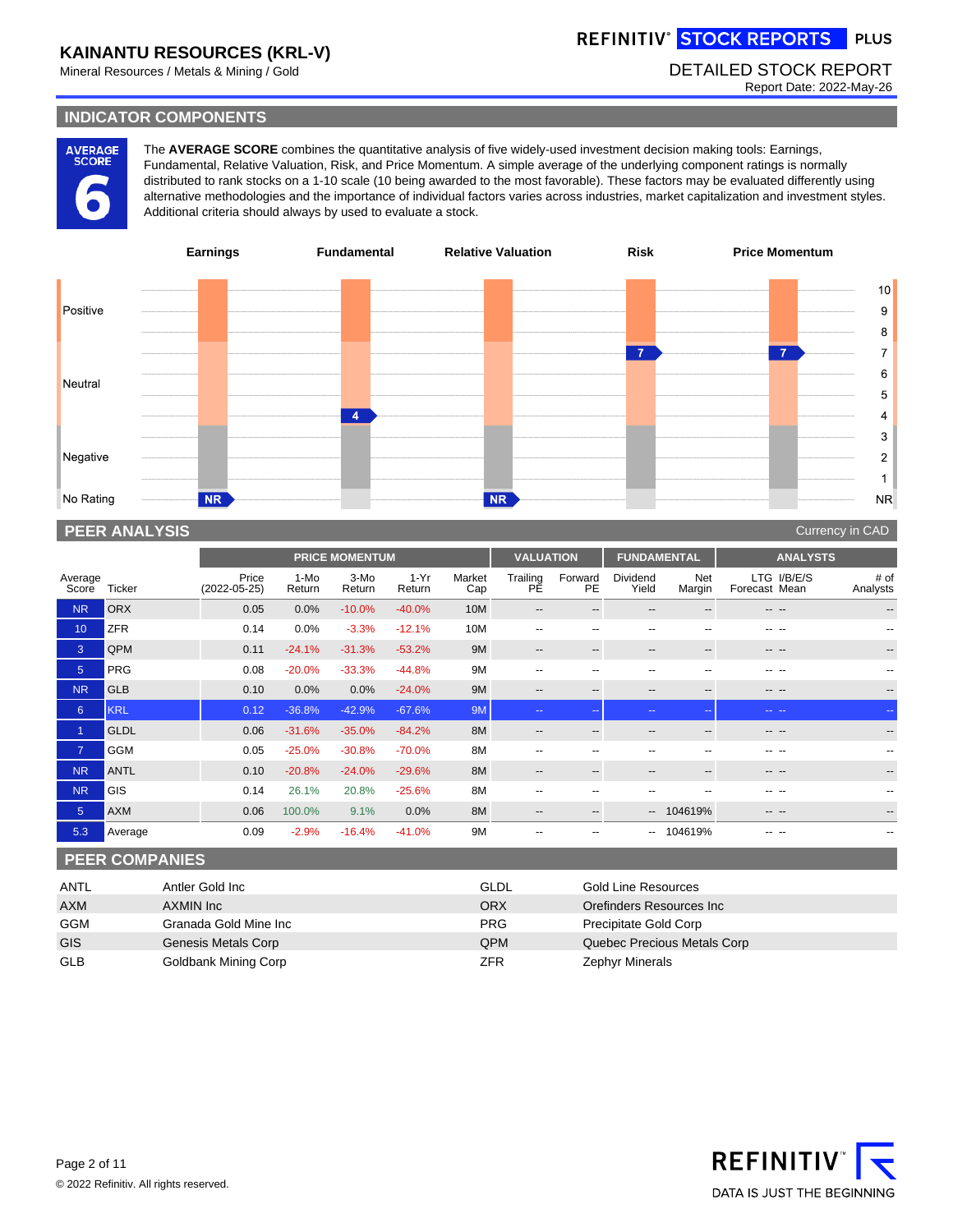ŕ

# REFINITIV<sup>®</sup> STOCK REPORTS PLUS

## Mineral Resources / Metals & Mining / Gold **DETAILED STOCK REPORT**

Report Date: 2022-May-26

| <b>EARNINGS</b>   |              |                                                                |                                         | <b>EARNINGS</b>            |                                        |                                                                                                             |                |                     |           |                     |                                                                    | Currency in CAD                |                         |
|-------------------|--------------|----------------------------------------------------------------|-----------------------------------------|----------------------------|----------------------------------------|-------------------------------------------------------------------------------------------------------------|----------------|---------------------|-----------|---------------------|--------------------------------------------------------------------|--------------------------------|-------------------------|
|                   |              | This company does not currently meet the data                  |                                         | NR                         |                                        |                                                                                                             |                |                     |           |                     |                                                                    | <b>Earnings Score Averages</b> |                         |
| component.        |              | requirements to calculate a score for this                     |                                         |                            |                                        | Metals & Mining Group: 5.1<br>Micro Market Cap: 4.5<br>Mineral Resources Sector: 5.1<br>TSX Comp Index: 6.2 |                |                     |           |                     |                                                                    |                                |                         |
|                   |              | Earnings Score Trend (4-Week Moving Avg)                       |                                         |                            | <b>Peers</b>                           |                                                                                                             | -6M            | -3M                 | -1M       | -1W                 | Current                                                            | <b>1Y Trend</b>                |                         |
| Positive          |              |                                                                |                                         |                            | <b>ANTL</b>                            |                                                                                                             | <b>NR</b>      | <b>NR</b>           | <b>NR</b> | <b>NR</b>           | <b>NR</b>                                                          |                                |                         |
|                   |              |                                                                |                                         |                            | <b>AXM</b>                             |                                                                                                             | <b>NR</b>      | <b>NR</b>           | <b>NR</b> | <b>NR</b>           | <b>NR</b>                                                          |                                |                         |
| Neutral           |              |                                                                |                                         |                            | <b>KRL</b>                             |                                                                                                             | <b>NR</b>      | <b>NR</b>           | <b>NR</b> | <b>NR</b>           | <b>NR</b>                                                          |                                |                         |
| Negative          |              |                                                                |                                         |                            | <b>PRG</b>                             |                                                                                                             | NR.            | <b>NR</b>           | <b>NR</b> | <b>NR</b>           | <b>NR</b>                                                          |                                |                         |
|                   | 2019-05      | 2020-05                                                        | 2021-05                                 | 2022-05                    | QPM                                    |                                                                                                             | N <sub>R</sub> | <b>NR</b>           | <b>NR</b> | <b>NR</b>           | <b>NR</b>                                                          |                                |                         |
|                   |              | <b>EARNINGS INDICATORS</b>                                     |                                         |                            |                                        |                                                                                                             |                |                     |           |                     |                                                                    |                                |                         |
|                   |              | <b>Earnings Surprises</b><br>(33.3% weight)                    |                                         |                            |                                        | <b>Estimate Revisions</b><br>(33.3% weight)                                                                 |                |                     |           |                     | <b>Recommendation Changes</b><br>(33.3% weight)                    |                                |                         |
|                   |              |                                                                |                                         |                            |                                        |                                                                                                             |                |                     |           |                     |                                                                    |                                | $10$                    |
| Positive          |              |                                                                |                                         |                            |                                        |                                                                                                             |                |                     |           |                     |                                                                    |                                | 9                       |
|                   |              |                                                                |                                         |                            |                                        |                                                                                                             |                |                     |           |                     |                                                                    |                                | 8                       |
|                   |              |                                                                |                                         |                            |                                        |                                                                                                             |                |                     |           |                     |                                                                    |                                | $\overline{7}$          |
| Neutral           |              |                                                                |                                         |                            |                                        |                                                                                                             |                |                     |           |                     |                                                                    |                                | 6                       |
|                   |              |                                                                |                                         |                            |                                        |                                                                                                             |                |                     |           |                     |                                                                    |                                | 5                       |
|                   |              |                                                                |                                         |                            |                                        |                                                                                                             |                |                     |           |                     |                                                                    |                                | 4                       |
|                   |              |                                                                |                                         |                            |                                        |                                                                                                             |                |                     |           |                     |                                                                    |                                | 3                       |
| Negative          |              |                                                                |                                         |                            |                                        |                                                                                                             |                |                     |           |                     |                                                                    |                                | $\overline{\mathbf{c}}$ |
|                   |              |                                                                |                                         |                            |                                        |                                                                                                             |                |                     |           |                     |                                                                    |                                | 1                       |
| No Rating         |              | <b>NR</b>                                                      | ANTL<br>AXM<br>KRL<br><b>PRG</b><br>QPM |                            |                                        | <b>NR</b><br>ANTL<br><b>AXM</b><br>KRL<br>PRG<br>QPM                                                        |                |                     |           |                     | <b>NR</b><br>ANTL<br><b>AXM</b><br>KRL<br><b>PRG</b><br><b>QPM</b> |                                | <b>NR</b>               |
|                   |              | <b>Last 4 Quarters</b>                                         |                                         |                            |                                        | <b>Last 4 Weeks</b>                                                                                         |                |                     |           |                     | Last 120 Days                                                      |                                |                         |
|                   |              | # Positive Surprises (>2%)                                     |                                         | $\mathsf{O}\xspace$        | # Up Revisions                         |                                                                                                             |                | --                  |           | # Broker Upgrades   |                                                                    | $\mathsf{O}$                   |                         |
|                   |              | # Negative Surprises (<-2%)<br># In-Line Surprises (within 2%) |                                         | $\mathbf 0$<br>$\mathbf 0$ | # Down Revisions                       |                                                                                                             |                | $\overline{a}$      |           | # Broker Downgrades |                                                                    | 0                              |                         |
|                   | Avg Surprise |                                                                |                                         | Ξ.                         | Avg Up Revisions<br>Avg Down Revisions |                                                                                                             |                | ÷<br>$\overline{a}$ |           |                     |                                                                    |                                |                         |
| <b>HIGHLIGHTS</b> |              |                                                                |                                         |                            |                                        | <b>PRICE TARGET</b>                                                                                         |                |                     |           |                     |                                                                    |                                |                         |

- There is no significant earnings activity for this company. The chart indicates where analysts predict the stock price will be within the next 12 months, as compared to the current price.

|                                                      | 12-Month Price Target |    |  |  |  |
|------------------------------------------------------|-----------------------|----|--|--|--|
|                                                      | Mean (CAD)            | -- |  |  |  |
|                                                      | High                  |    |  |  |  |
| Data is not available                                | Low                   | -- |  |  |  |
|                                                      | Target vs. Current    |    |  |  |  |
|                                                      | # of Analysts         | -- |  |  |  |
|                                                      |                       |    |  |  |  |
| <b>Price Target</b><br><b>Current Price</b><br>(CAD) |                       |    |  |  |  |

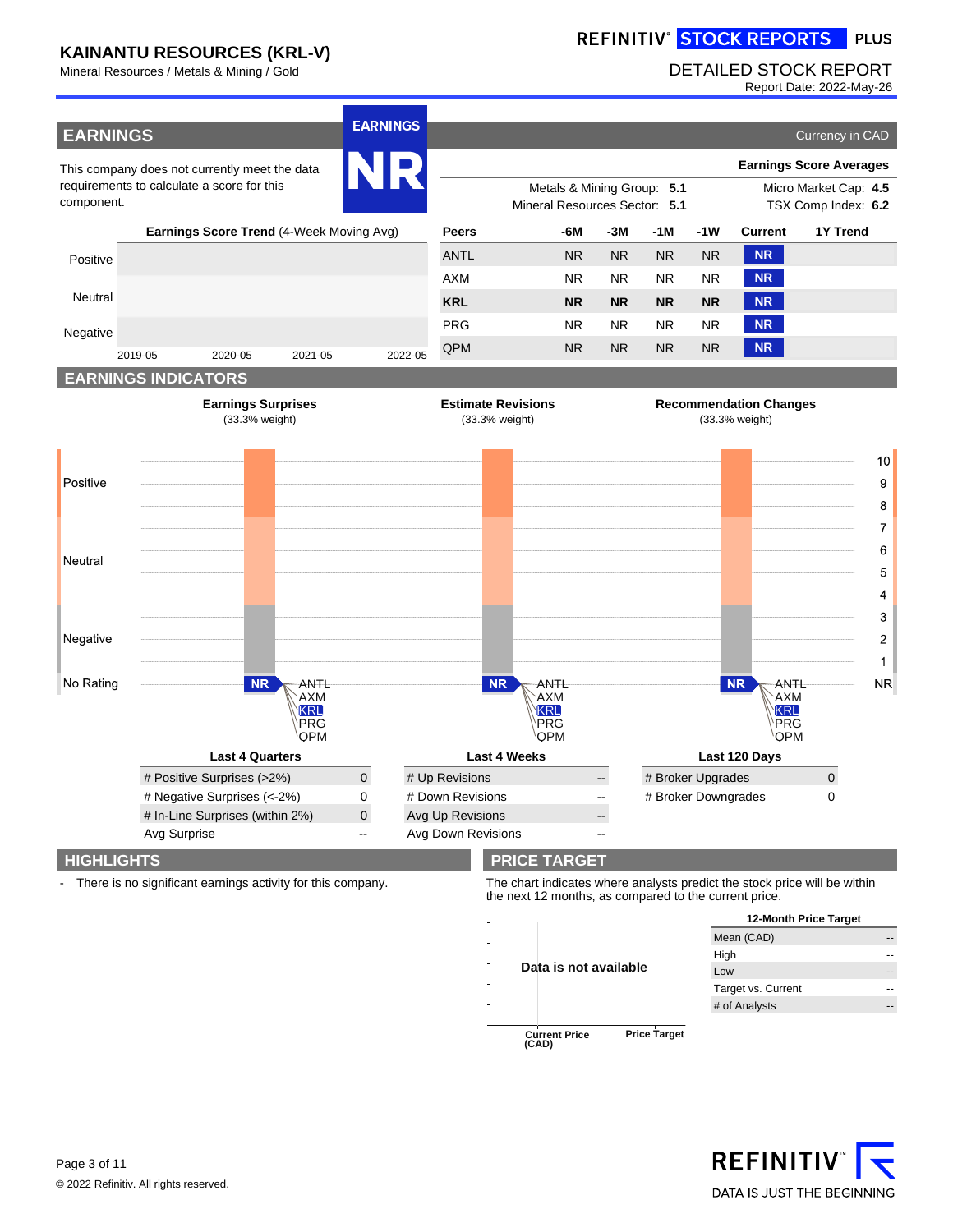# REFINITIV° STOCK REPORTS PLUS

# Mineral Resources / Metals & Mining / Gold DETAILED STOCK REPORT

Report Date: 2022-May-26



#### Comparing a company's actual earnings to the mean expectation of analysts results in a difference referred to as a 'positive' or 'negative' surprise. Research has shown that when a company reports a surprise, it is often followed by more of the same surprise type. Surprise Type

| <b>Surprise Summary (Last 12 Quarters)</b> |  |
|--------------------------------------------|--|
|--------------------------------------------|--|

| Surprise Type                | Amount            | Percent |
|------------------------------|-------------------|---------|
| Positive Quarters (> 2%)     | $\mathbf{\Omega}$ |         |
| Negative Quarters $(< -2\%)$ | 0                 |         |
| In-Line Quarters (within 2%) | $\mathbf{I}$      |         |

There are no earnings surprises during this time period.

Actual EPS

Mean EPS **Surprise** (%)

**NA NA**

Period End Date

### **ANNUAL REVENUE**

A pattern of increasing sales in conjunction with a rising EPS may influence a buy recommendation, while flat or falling sales and faltering earnings may explain a sell recommendation. A rising EPS with flat or falling sales may result from increased cost efficiency and margins, rather than market expansion. This chart shows the sales forecast trend of all analysts and the highest and lowest projections for the current and next fiscal year.



Announce Date

## Mean -- -- High -- -- Low -- -- Forecasted Growth -- --

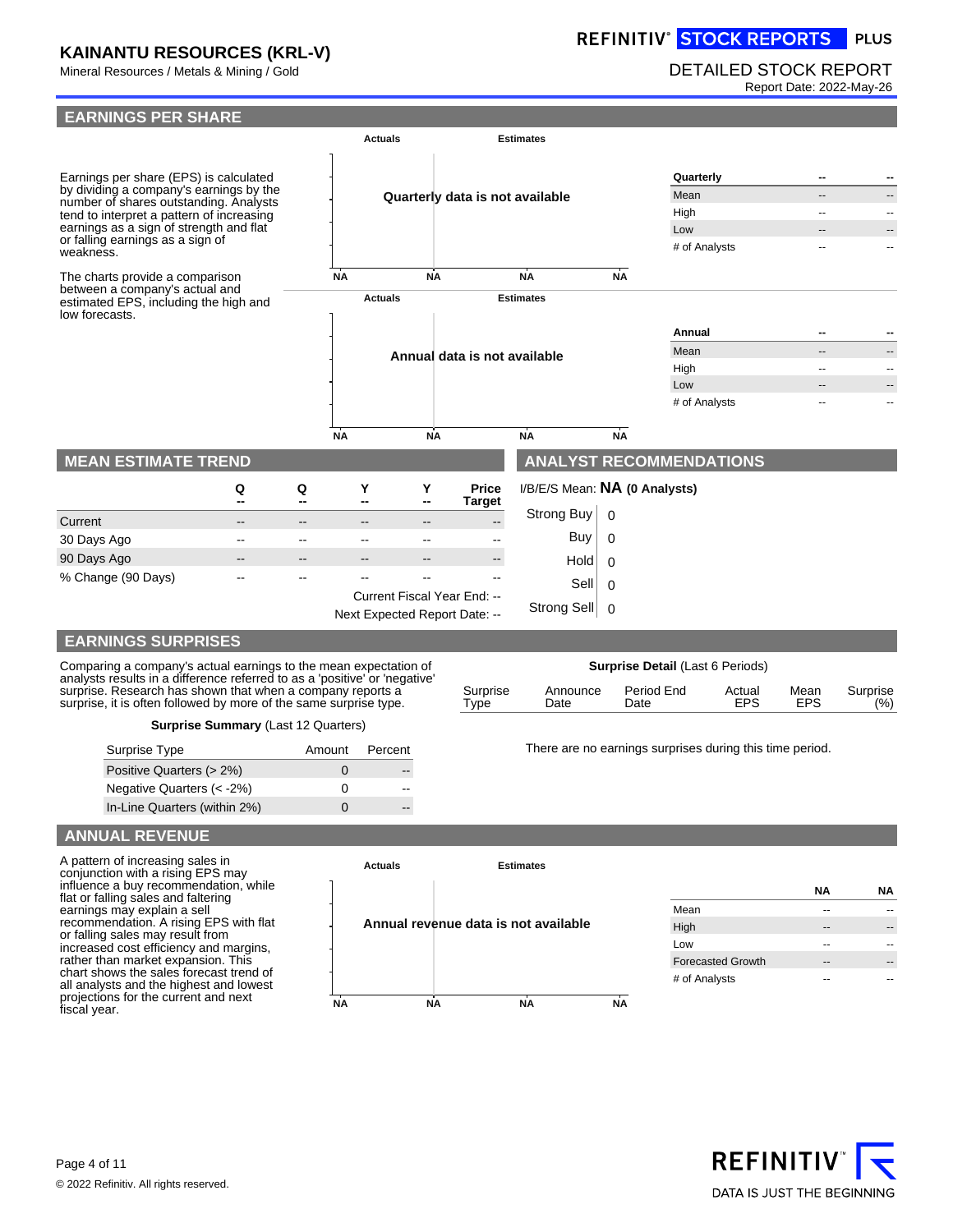## REFINITIV<sup>®</sup> STOCK REPORTS PLUS

### Mineral Resources / Metals & Mining / Gold DETAILED STOCK REPORT

Report Date: 2022-May-26



Q2 Q3 Q4 Q1 Q2 Q3 Q4 Q1 Q2 Q3 Q4 Q1 2021



### **HIGHLIGHTS**

- Kainantu Resources currently has a Fundamental Rating of 4. The average Fundamental Rating for its Metals & Mining industry group is 4.9 and the S&P/TSX COMPOSITE index average is 6.8.
- KRL's return on equity of -43.0% is substantially below the Metals & Mining industry group average of -19.4%.
- KRL's current ratio of 1.9 is substantially below the Metals & Mining industry group average of 3.3.

KRL's operating cash yield of 47.3% is substantially above the Metals & Mining industry group average of 29.2%.

Kainantu Resources does not currently pay a dividend. Of 1103 firms within the Metals & Mining industry group, it is among the 1054 companies without a dividend.

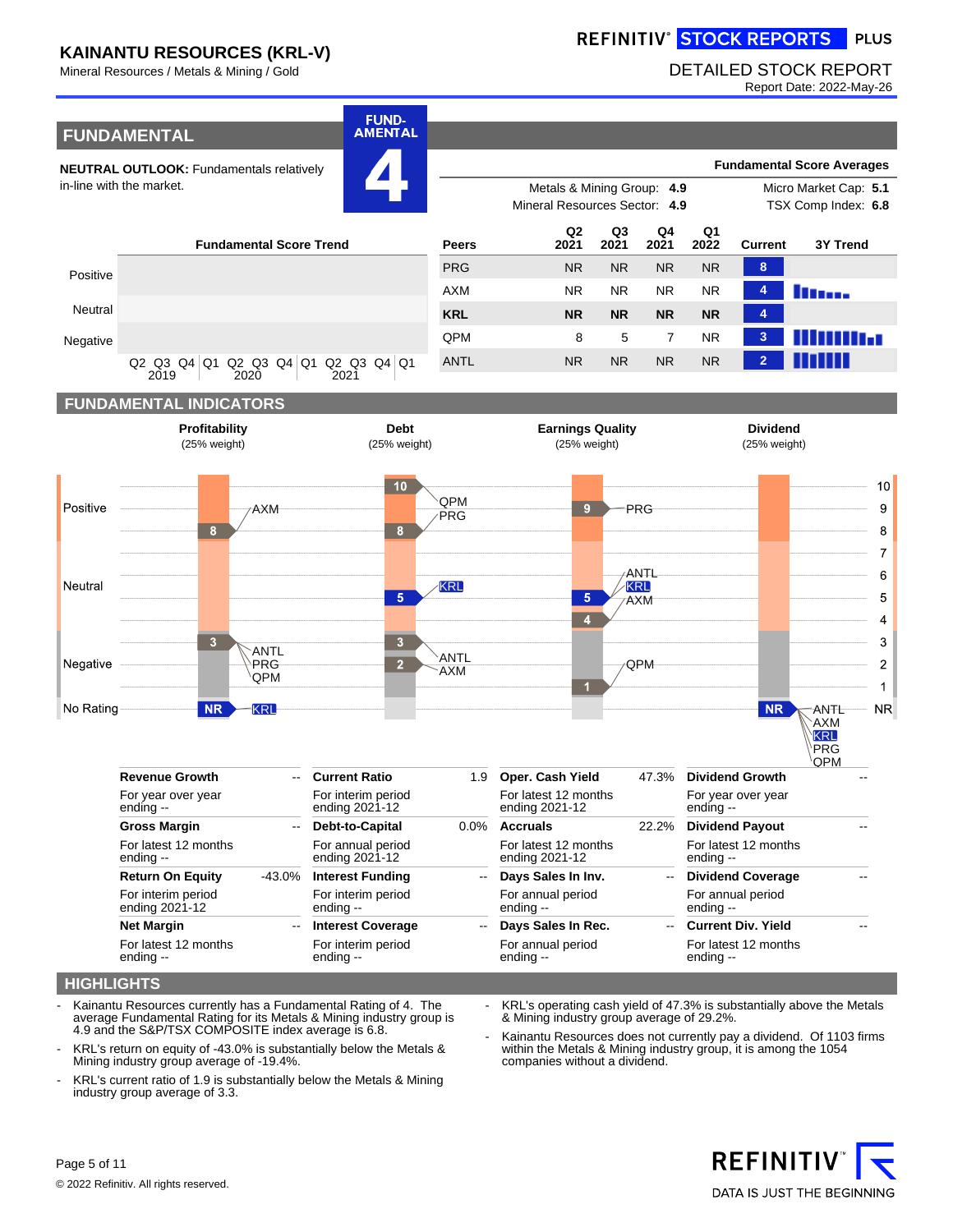# REFINITIV<sup>®</sup> STOCK REPORTS PLUS

## Mineral Resources / Metals & Mining / Gold DETAILED STOCK REPORT

Report Date: 2022-May-26



There is no significant relative valuation data for this company.

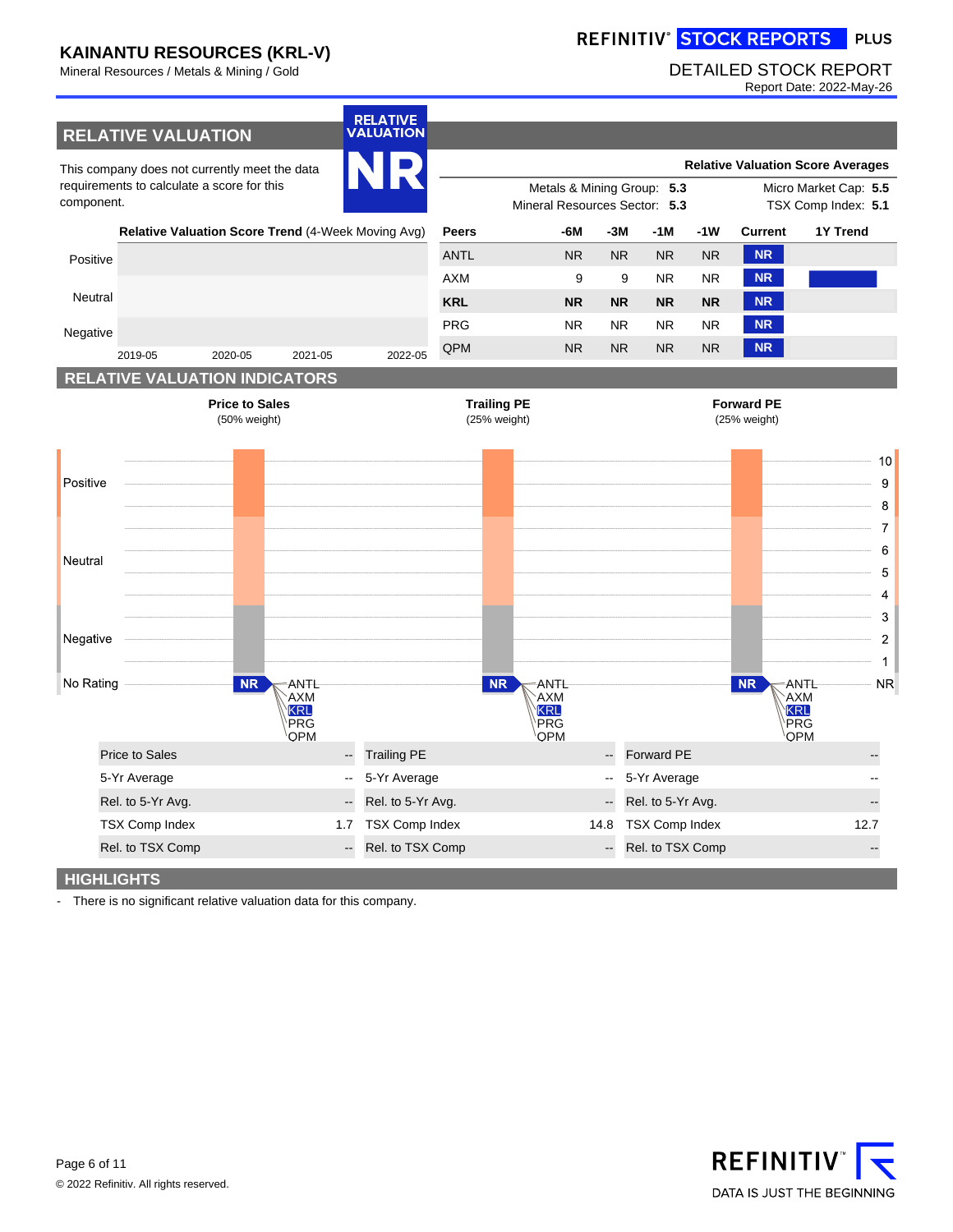Mineral Resources / Metals & Mining / Gold DETAILED STOCK REPORT

REFINITIV<sup>®</sup> STOCK REPORTS PLUS

Report Date: 2022-May-26

### **PRICE TO SALES**

The most recent week's close price divided by the revenue per share.

- Price to Sales: --
- 5-Year Average: --
- TSX Comp Index Average: 1.7
- Metals & Mining Group Average: 3.1



### **FORWARD PE**

The most recent week's close price divided by the sum of the four upcoming quarterly consensus estimates.

|     |      |                    |      |                                      | Forward PE: -- |  |  |  |  |
|-----|------|--------------------|------|--------------------------------------|----------------|--|--|--|--|
|     |      | 5-Year Average: -- |      |                                      |                |  |  |  |  |
|     |      |                    |      | TSX Comp Index Average: 12.7         |                |  |  |  |  |
|     |      |                    |      | Metals & Mining Group Average: 16.4  |                |  |  |  |  |
| >50 |      |                    |      |                                      |                |  |  |  |  |
| 45  |      |                    |      |                                      |                |  |  |  |  |
| 40  |      |                    |      |                                      |                |  |  |  |  |
| 35  |      |                    |      |                                      |                |  |  |  |  |
| 30  |      |                    |      |                                      |                |  |  |  |  |
| 25  |      |                    |      | This valuation data is not available |                |  |  |  |  |
| 20  |      |                    |      |                                      |                |  |  |  |  |
| 15  |      |                    |      |                                      |                |  |  |  |  |
| 10  |      |                    |      |                                      |                |  |  |  |  |
| 5   |      |                    |      |                                      |                |  |  |  |  |
| <0  |      |                    |      |                                      |                |  |  |  |  |
|     | 2017 | 2018               | 2019 | 2020                                 | 2021           |  |  |  |  |

**TRAILING PE**

The most recent week's close price divided by the sum of the four most recently reported quarterly earnings.

> Trailing PE: -- 5-Year Average: --



Metals & Mining Group Average: 24.2



### **FORWARD PEG**

The Forward P/E divided by the five-year forecasted growth rate.



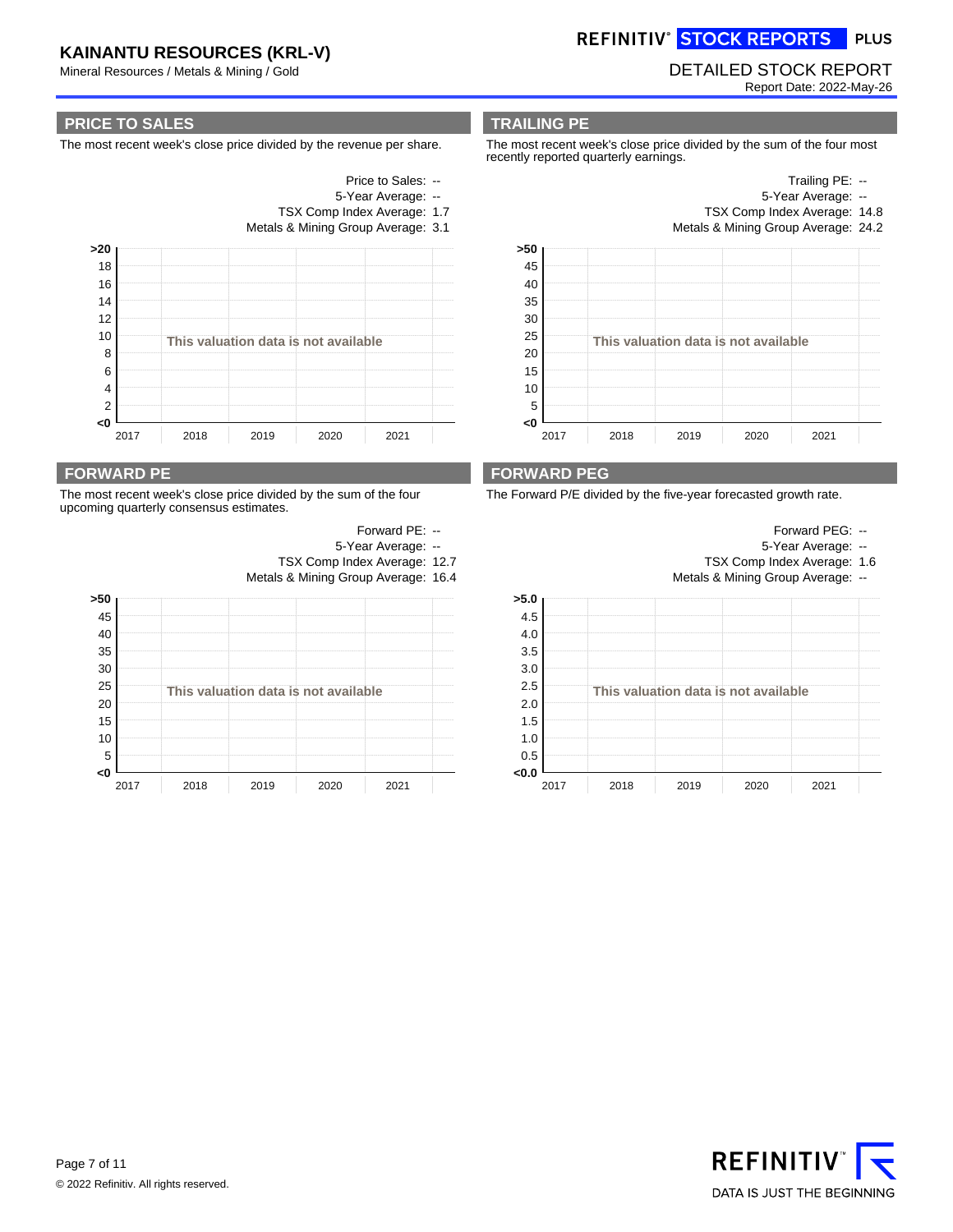#### REFINITIV<sup>®</sup> STOCK REPORTS PLUS

Mineral Resources / Metals & Mining / Gold DETAILED STOCK REPORT

Report Date: 2022-May-26



| No Rating   | <b>NR</b><br>ANTL            | $\overline{\mathsf{NR}}$  | -ANTL | <b>NR</b>          | ANTL  | NR<br><b>ANTL</b>              | <b>NR</b> |
|-------------|------------------------------|---------------------------|-------|--------------------|-------|--------------------------------|-----------|
|             | Daily Returns (Last 90 Days) | <b>Standard Deviation</b> |       | Beta vs. TSX Comp  |       | -0.46 Correlation vs. TSX Comp |           |
| <b>Best</b> | 16.7%                        | Last 90 Days              | 7.05  | Positive Days Only | -2.04 | Last 90 Days                   | 6%        |

PRG AXM

| Worst | $-20.7\%$ Last 60 Months                                                       | 19.09 Negative Days Only | 2.26 Last 60 Months        | 35% |
|-------|--------------------------------------------------------------------------------|--------------------------|----------------------------|-----|
|       | Monthly Returns (Last 60 Months) Intra-Day Swing (Last 90 Days) Beta vs. Group |                          | 0.88 Correlation vs. Group |     |
| Best  | 31.9% Average                                                                  | 7.1% Positive Days Only  | 0.40 Last 90 Days          | 34% |
| Worst | $-44.4\%$ Largest                                                              | 35.7% Negative Days Only | 0.78 Last 60 Months        | 25% |

### **HIGHLIGHTS**

Negative

Kainantu Resources currently has a Risk Rating of 7 while the S&P/TSX COMPOSITE index has an average rating of 8.7.

AXM

- On days when the market is up, KRL shares typically decrease. On days when the market is down, the shares tend to decline by more than the S&P/TSX COMPOSITE index.
- In the short term, KRL has shown low correlation (>= -0.1 and < 0.2) with the S&P/TSX COMPOSITE index. The stock has, however, shown average correlation (>= 0.2 and < 0.4) with the market in the long term.
- Over the last 90 days, KRL shares have been more volatile than the overall market, as the stock's daily price fluctuations have exceeded that of 99% of S&P/TSX COMPOSITE index firms.

### **RISK ANALYSIS**

|                 |                                | Last 90 Days             |           | <b>Last 60 Months</b> |                                    |                                  |                            |
|-----------------|--------------------------------|--------------------------|-----------|-----------------------|------------------------------------|----------------------------------|----------------------------|
| Peers           | <b>Best</b><br>Dailv<br>Return | Worst<br>Daily<br>Return | #<br>Days | #<br>Up Down          | Largest<br>Days Intra-Day<br>Swing | <b>Best</b><br>Monthly<br>Return | Worst<br>Monthly<br>Return |
| <b>KRL</b>      | 16.7%                          | $-20.7%$                 | 18        | 21                    | 35.7%                              | 31.9%                            | $-44.4%$                   |
| ANTL            |                                |                          |           |                       | $-$                                | 200.0%                           | $-53.3%$                   |
| <b>AXM</b>      | $100.0\%$                      | $-25.0%$                 | 12        | 12                    | 100.0%                             | 185.0%                           | $-40.0%$                   |
| <b>PRG</b>      | 28.6%                          | $-16.7%$                 | 13        | 17                    | 30.8%                              | 66.7%                            | -46.7%                     |
| QPM             | 15.2%                          | $-19.2%$                 | 15        | 17                    | 27.3%                              | 50.0%                            | $-30.4%$                   |
| <b>TSX Comp</b> | 2.0%                           | $-3.1%$                  | 35        | 28                    | 2.8%                               | 10.5%                            | $-17.7%$                   |

AXM

 $\overline{2}$ 



AXM

 $\overline{2}$  $\overline{1}$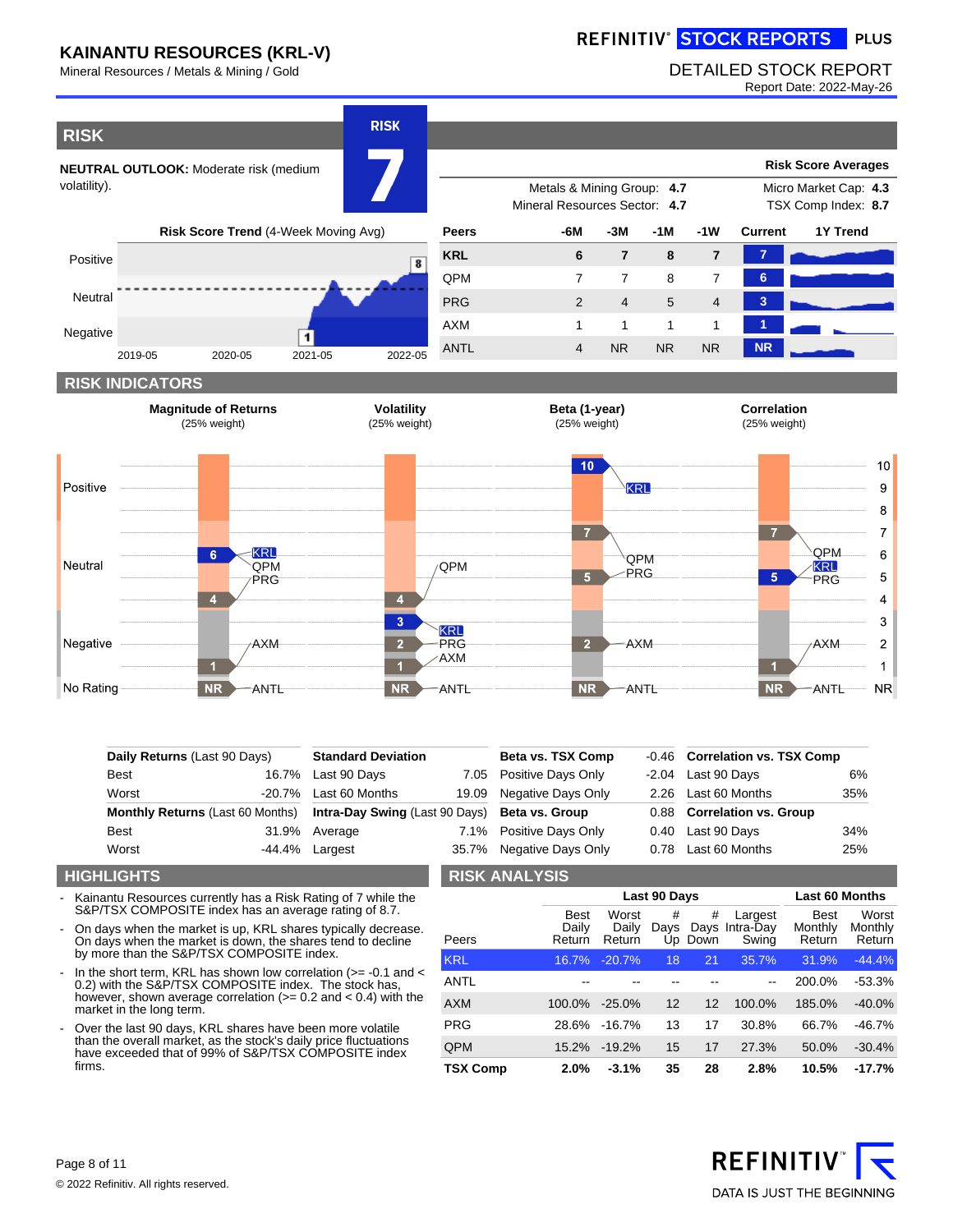#### REFINITIV<sup>®</sup> STOCK REPORTS PLUS

### Mineral Resources / Metals & Mining / Gold DETAILED STOCK REPORT

Report Date: 2022-May-26



| <b>Relative Strength Indicator (Scale from 1 to 100)</b> |            |                     |  |  |  |  |  |  |
|----------------------------------------------------------|------------|---------------------|--|--|--|--|--|--|
|                                                          | <b>KRL</b> | <b>Industry Avg</b> |  |  |  |  |  |  |
| Last 1 Month                                             | 37         |                     |  |  |  |  |  |  |
| Last 3 Months                                            | 43         | 45                  |  |  |  |  |  |  |
| Last 6 Months                                            |            |                     |  |  |  |  |  |  |

KRL

### **Average Monthly Return** (Last 10 Years)

|                      | May      | Jun      | Jul     |
|----------------------|----------|----------|---------|
| Company Avg          | 13.2%    | 0.8%     | $-8.8%$ |
| Industry Avg         | 2.3%     | 3.4%     | 4.4%    |
| <b>Industry Rank</b> | 16 of 75 | 16 of 73 | 8 of 74 |

### **PRICE PERFORMANCE**

Daily close prices are used to calculate the performance of the stock as compared to a relevant index over five time periods.



|                          | KRL  | <b>TSX Comp</b> |
|--------------------------|------|-----------------|
| Close Price (2022-05-25) | 0.12 | 20.384          |
| 52-Week High             | 0.38 | 22.087          |
| 52-Week Low              | 0.12 | 19.699          |

- KRL is currently trading at its 52-week low of 0.12.

- KRL shares are currently trading 36.8% below their 50-day moving average of 0.19, and 36.8% below their 200-day moving average of 0.19.
- The S&P/TSX COMPOSITE index is currently 7.7% below its 52-week high and 3.5% above its 52-week low.

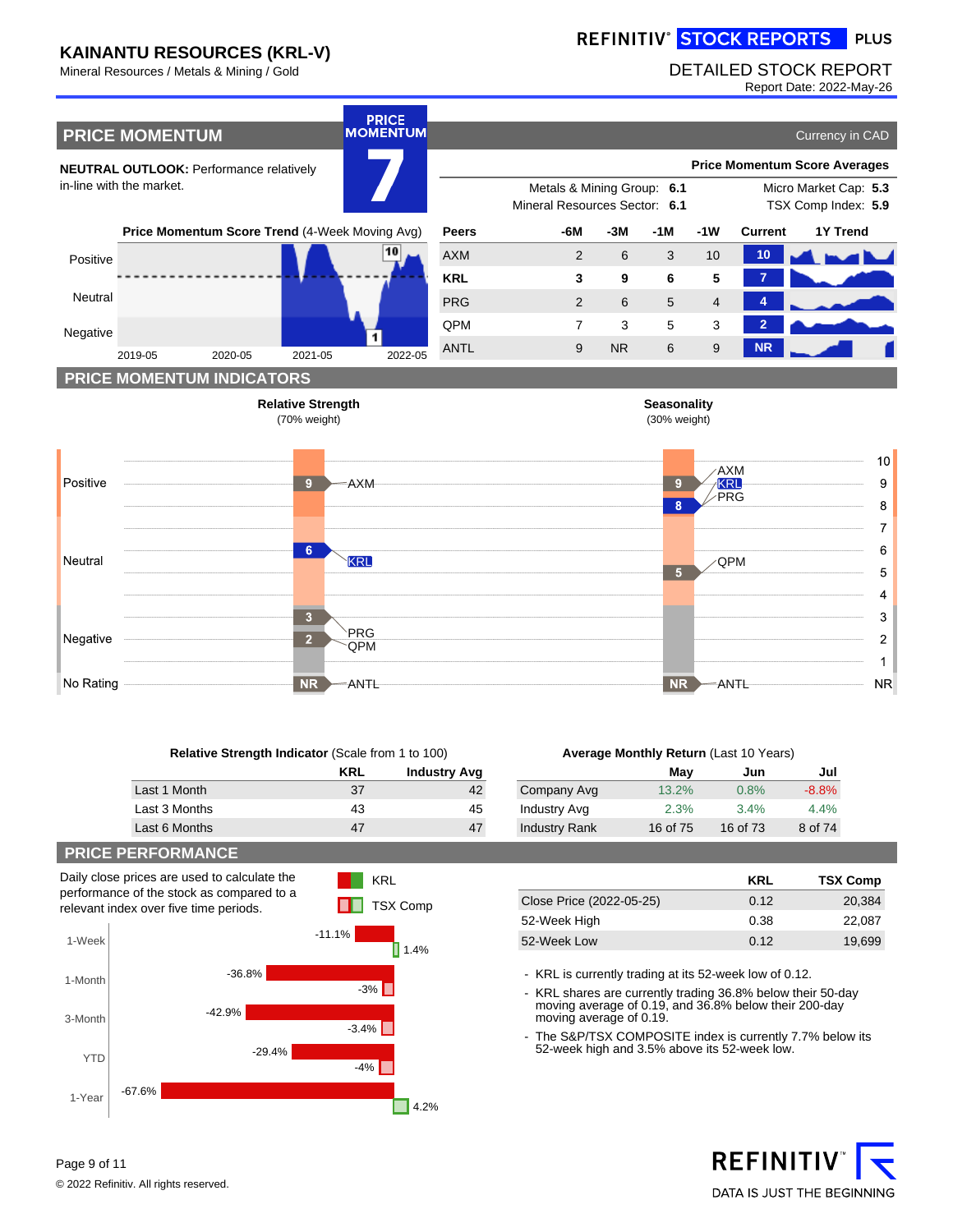Mineral Resources / Metals & Mining / Gold DETAILED STOCK REPORT

### **DETAILED STOCK REPORT TIPS**

The Stock Report from Refinitiv is a comprehensive, company-specific analysis that includes a proprietary Stock Rating along with underlying component indicators and supportive data elements. The report is updated daily, although some of the data elements and the ratings are updated weekly.

#### **Average Score**

The Stock Reports Plus Average Score combines a quantitative analysis of five widely-used investment decision making tools - Earnings, Fundamental, Relative Valuation, Risk, and Price Momentum. First, a simple average of the five underlying component ratings is calculated. Then, a normal distribution is used to rank each stock across the market on a scale of 1 to 10, with 10 being most favorable. A score of 8 to 10 is considered positive, 4 to 7 is neutral, and 1 to 3 is negative. These five factors may be evaluated differently using alternative methodologies, and the importance of individual factors varies across industry groups, market capitalization and investment styles. Additional criteria should always be used to evaluate a stock.

A company must have sufficient data available for at least three of the five component indicators in order to receive an overall Average Score. Approximately 85% of the stocks within the coverage universe meet the criteria to generate a score.

#### **Indicator Components**

The five indicators that comprise the stock rating are displayed. Like the stock rating, the component rating scale is 1 to 10, with 10 being best. A company will receive an 'NR' for No Rating if the required data elements or criteria are not met. A detailed section for each component is included in the report.

### **Indicator Trends**

Within each component section, historical score trends are displayed, typically using a 4-week moving average over a timeframe of the past three years. The dotted orange line indicates the average of the scores over those three years. The most recent occurrences of the best and worst scores are also displayed on the chart in grey boxes to put the current score into historical context.

Next to the trend chart for the company, current score averages are included, along with peer company comparisons of values from 6 months ago, 3 months ago, 1 month ago, the most recent value from 1 week ago, and the current score. The four closest industry peers are presented based on similar market capitalization.

#### **Peer Analysis**

- The Refinitiv Business Classification (TRBC) schema is used for industry comparisons. It is designed to track and display the primary business of a corporation by grouping together correlated companies that offer products and services into similar end markets. The system includes 10 Economic Sectors, 28 Business Sectors, 54 Industry Groups, and 136 Industries.
- The Peer Analysis section of the report compares the company to its ten closest peers. The peers are selected from the industry based on similar market capitalization. The peer listing may have fewer than ten companies if there are fewer than ten companies within that industry classification.

#### **Highlights**

The automated text-generation system from Refinitiv creates highlights summarizing the most noteworthy data. The bullets will vary by company and will change from week to week as different criteria are met.

**Earnings** The Earnings Rating is based on a combination of three factors: earnings surprise, estimate revision, and recommendation changes. Each factor is equally weighted. Then, equal deciles are used to rank each stock across the market on a scale of 1 to 10, with 10 being most favorable. A stock needs to have at least two of the three earnings factors in order to receive a score.

Earnings Surprises - The number of positive and negative surprises within the last 4 periods (quarters or years).

Estimate Revisions - The number of up and down revisions and the average percentage change of those revisions within a 4 week period.

Recommendation Changes - The number of broker upgrades and downgrades in the last 120 days.

#### **Price Target**

The price target is based on the predictions of analysts covering the stock and shows the high, low and mean price expected within the next 12 months.

### **Earnings Per Share**

Page 10 of 11

The quarterly and annual earnings per share are presented when available, along with the mean, high and low. Quarterly data is displayed for the past 4 quarters (actual) and the next 2 quarters (estimated). Annual data is displayed for the past 2 years (actual) and the next 2 years (estimated).

REFINITIV<sup>®</sup> STOCK REPORTS PLUS

Report Date: 2022-May-26

#### **Mean Estimate Trend**

The mean estimates show how the consensus has changed over the past 30 days and 90 days for the upcoming two quarters (when available) and two years. The percentage change is calculated for the company as a means for comparison by measuring the difference between the current consensus estimate and that of 90 days ago.

#### **Analyst Recommendations**

The I/B/E/S Mean is the average recommendation of all analysts covering the stock, as provided by I/B/E/S, the Institutional Brokers Estimate System, from Refinitiv. The recommendations are presented on a five-point standardized scale: strong buy, buy, hold, reduce, and sell.

#### **Earnings Surprises**

The surprise summary includes the total number of time periods (and percentage) in the last 12 quarters (quarterly) or last 4 years (annual) in which earnings surprises were positive, negative, or in-line. In order to be recognized as a positive or negative surprise, the percent must be greater than 2% above or 2% below the consensus, respectively.

The surprise detail section includes a listing of the company's quarterly earnings reported for the most recent 6 periods (quarters or years). The consensus analyst estimate is provided to determine if the actual earnings report represented a positive surprise, negative surprise, or in-line result.

#### **Fundamental**

The Fundamental Rating is based on a combination of four fundamental component factors: profitability, debt, earnings quality, and dividend. Companies that do not pay a dividend are not penalized. Each factor is equally weighted. Then, equal deciles are used to rank each stock across the market on a scale of 1 to 10, with 10 being most favorable. A stock needs to have at least two of the four fundamental factors present in order to receive a score.

Profitability is comprised of four data elements.

- Revenue Growth: (Net Sales Previous Net Sales) / Previous Net Sales
- Gross Margin: Gross Profit / Net Sales
- Return on Equity: Net Income / Total Equity
- Net Margin: Net Profit / Net Sales
- Debt is comprised of four data elements.
- Current Ratio: Current Assets / Current Liabilities
- Debt-to-Capital: Total Debt / Total Capital
- Interest Funding: (Interest Expense on Debt + Preferred Cash Dividends) / Funds from Operations
- Interest Coverage: Earnings before Interest and Taxes / (Interest Expense on Debt + Preferred Cash Dividends)
- Earnings Quality is comprised of four data elements.
- Operating Cash Yield: (Operating Cash Flow Net Income) / Net Income **-** Accruals: (Net Income – Operating Cash Flow – Investing Cash Flow) /
- Average Net Operating Assets Days Sales in Inventory: 365 / (Cost of Goods Sold / Inventory)
- Days Sales in Receivables: 365 / (Net Sales / Receivables)

Dividend is comprised of four data elements. The company must have a current dividend yield.

- Dividend Growth Rate: (Dividends per Share Previous Dividends per Share) / Previous Dividends per Share
- Dividend Payout: Dividends per Share / Earnings per Share
- Dividend Coverage: Funds from Operations / Cash Dividends
- Dividend Yield: Annual Dividends per Share / Current Market Price per Share

#### **Indicator Trend**

The fundamental indicator trend displays either quarterly scores over the past three years or annual scores over the past six years, depending on the reporting periods for the country. The best and worst scores can be easily determined from the values shown on the chart for each quarter or year.

#### **Relative Valuation**

The Relative Valuation Rating is based on a combination of three component factors: Price to Sales (50% weight), Trailing P/E (25% weight), and Forward P/E (25% weight). After the weightings are considered to combine individual factors, equal deciles are used to rank each stock across the market on a scale of 1 to 10, with 10 being most favorable. These common valuation metrics are evaluated against the overall market, the index, and the company's own historic 5-year averages. A stock needs to have at least one of the three relative valuation factors in order to receive a score.

Price to Sales: Close Price / (Sales for 4 Quarters or 1 Year / Shares Outstanding)

Trailing P/E: Close Price / Most Recent 4 Quarters or 1 Year of Earnings Forward P/E: Close Price / Upcoming 4 Quarters or 1 Year of Earnings



© 2022 Refinitiv. All rights reserved.